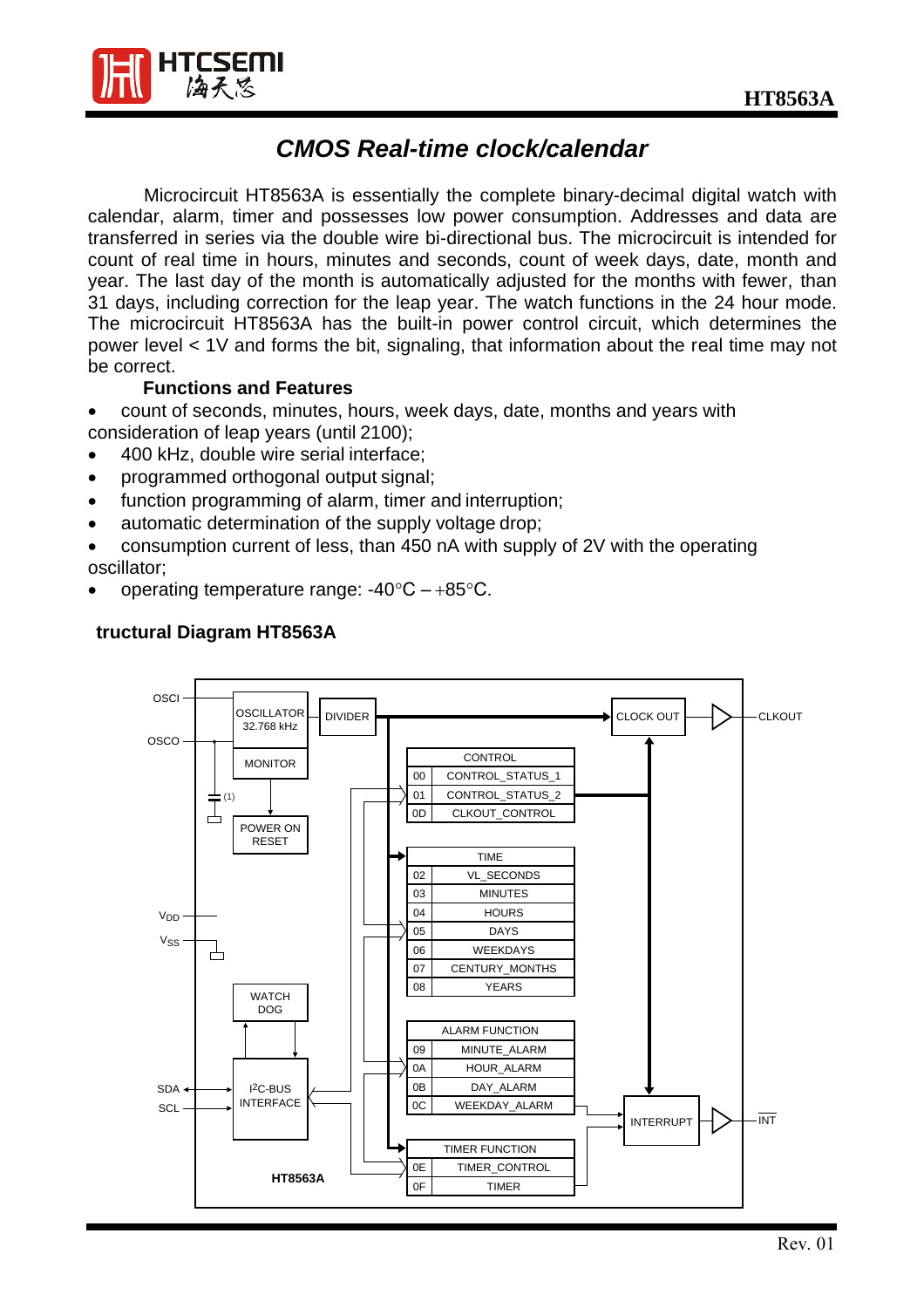



#### **Operating temperature range HT8563A**

Operating temperature range of the microcircuit HT8563A:  $T_A = -40$  ... + 85 °C. Limit operating mode HT8563A

Limit and limit permissible operating modes of the microcircuit HT8563A are listed in the table

|                                                   |                     | Norm                     |                          |                |          |  |
|---------------------------------------------------|---------------------|--------------------------|--------------------------|----------------|----------|--|
| Parameter Description,<br><b>Measurement Unit</b> | Identifi-<br>cation |                          | <b>Limit Permissible</b> | Limit          |          |  |
|                                                   |                     | Not less                 | Not over                 | Not less       | Not over |  |
| Supply voltage, V                                 | V <sub>DD</sub>     | 1.0                      | 5.5                      | $-0.5$         | 6.5      |  |
| Dissipated power, mWt                             | $P_{\text{tot}}$    |                          |                          | $\blacksquare$ | 300      |  |
| Input voltage SCL, SDA, OSCI, V                   | $V_{1}$             |                          | 5.5                      | $-0.5$         | 6.5      |  |
| Output voltage CLKOUT, INT, V                     | Vo                  |                          | 5.5                      | $-0.5$         | 6.5      |  |
| Direct input or output current via<br>any pin, mA | Iю                  | $\overline{\phantom{0}}$ |                          | $-10$          | 10       |  |

All voltages are listed relative to ground. Under influence of the limit mode serviceability of the microcircuits is not guaranteed. After plotting the limit mode serviceability is guaranteed in the limit permissible mode.

# Electric Parameters HT8563A

Electric parameters of the microcircuit HT8563Aat the temperature of  $T_A = -40...+85$ °C,

|  | $V_{\text{CC}}$ = 4.5 – 5.5 B are indicated in the table |
|--|----------------------------------------------------------|
|--|----------------------------------------------------------|

| Parameter Description,       |                                       | Identifi                                                            |                          | <b>Norm</b>        |        |  |
|------------------------------|---------------------------------------|---------------------------------------------------------------------|--------------------------|--------------------|--------|--|
| <b>Measurement Unit</b>      | -cation                               | <b>Measurement Mode</b>                                             | Not                      | Not over           | Remark |  |
|                              |                                       |                                                                     | less                     |                    |        |  |
| 1                            | $\overline{2}$                        | 3                                                                   | $\overline{4}$           | 5                  | 6      |  |
|                              | $V_{DD}$                              | I2C bus -active;                                                    | 1.8                      | 5.5                |        |  |
| Supply voltage, V            |                                       | $F_{SCL} = 400$ kHz                                                 |                          |                    |        |  |
|                              |                                       | in the non-active                                                   | 1.0                      | 5.5                | 1,2    |  |
|                              |                                       | mode                                                                |                          |                    |        |  |
| Input leakage current, µA    | Iц                                    | $\overline{V_{IN}} = V_{DD}$ ; $\overline{V_{IN}} = V_{SS}$         | $\overline{\phantom{0}}$ | 1                  |        |  |
| Output leakage current, µA   | $I_{LO}$                              | $V_{\text{OUT}} = V_{\text{DD}}$ ; $V_{\text{OUT}} = V_{\text{SS}}$ |                          | 1                  |        |  |
| Consumption current, µA      | $I_{DD1}$                             | CLKOUT-off,                                                         |                          | 800                |        |  |
|                              |                                       | $F_{SCL}$ = 400 kHz                                                 |                          |                    |        |  |
|                              |                                       | CLKOUT-off, F <sub>SCL</sub>                                        |                          | 200                |        |  |
|                              |                                       | $=100$ kHz                                                          |                          |                    |        |  |
|                              |                                       | CLKOUT-off,                                                         |                          | 0.55               | 1,2    |  |
|                              |                                       | $F_{SCL} = 0$ kHz, $V_{DD} = 5V$                                    |                          |                    |        |  |
|                              |                                       | CLKOUT-off,                                                         |                          | 0.45               | 1,2    |  |
|                              |                                       | $F_{SCL} = 0$ kHz, $V_{DD} = 2V$                                    |                          |                    |        |  |
| Low level input voltage, V   | $\overline{\mathsf{V}}_{\mathsf{IL}}$ |                                                                     | V <sub>SS</sub>          | 0.3V <sub>DD</sub> |        |  |
| High level input voltage, V  | V <sub>IH</sub>                       |                                                                     | 0.7V <sub>DD</sub>       | $V_{DD}$           |        |  |
| Low level output current at  | I <sub>OL1</sub>                      | $V_{OL} = 0.4 V$ , $V_{DD} = 5 V$                                   | 1                        |                    |        |  |
| pin CLKOUT, mA               |                                       |                                                                     |                          |                    |        |  |
| High level output current at | I <sub>OH1</sub>                      | $V_{OH} = 4.6 V$ , $V_{DD} = 5 V$                                   | $\mathbf{1}$             |                    |        |  |
| pin CLKOUT, mA               |                                       |                                                                     |                          |                    |        |  |
| Low level output current at  | I <sub>OL2</sub>                      | $V_{OL} = 0.4 V$ , $V_{DD} = 5 V$                                   | $\mathbf{1}$             |                    |        |  |
| pin INT, mA                  |                                       |                                                                     |                          |                    |        |  |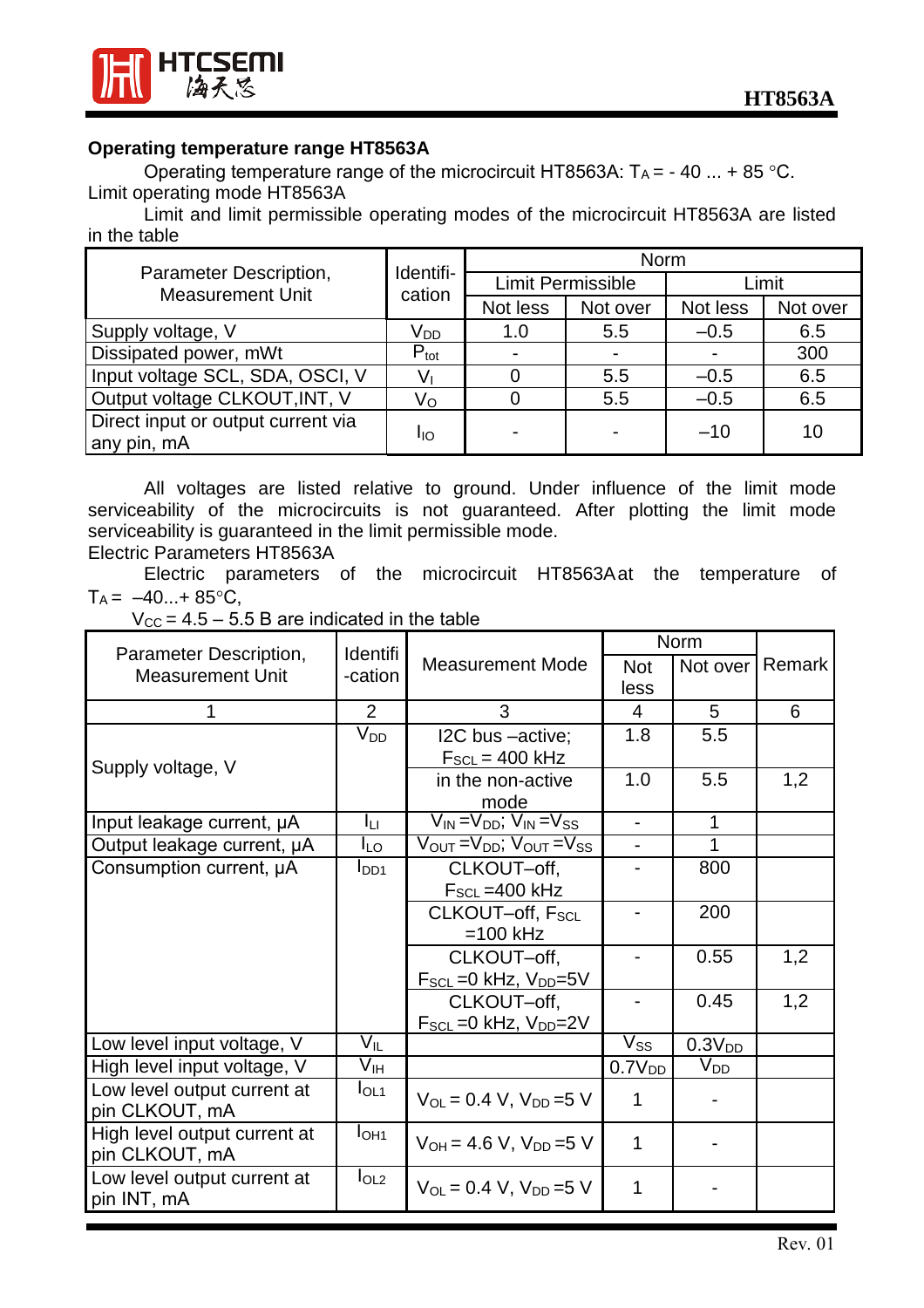



| Low level output current at<br>pin SDA, mA                                                                                                                                        | I <sub>OL3</sub> | $VOL = 0.4 V, VDD = 5$ | 3 |  |  |
|-----------------------------------------------------------------------------------------------------------------------------------------------------------------------------------|------------------|------------------------|---|--|--|
| Supply low level, detected<br>by the circuit, V                                                                                                                                   | V <sub>LOW</sub> |                        |   |  |  |
| <b>Remarks</b><br>1 Ta= $(25 \pm 5)^{\circ}$ C<br>2 Parameters of the quartz oscillator: $f_{\text{OSC}} = 32.768 \text{ kHz}$ , $R_s \le 40 \text{ kOhm}$ , $C_t = 8 \text{ nF}$ |                  |                        |   |  |  |

Dynamic parameters of the microcircuit HT8563A at the temperature  $T_A = -40...+85$ °C,

| $V_{\text{CC}} = 4.5 - 5.5$ V are listed in the table                                                                                                 |                                 |             |          |          |
|-------------------------------------------------------------------------------------------------------------------------------------------------------|---------------------------------|-------------|----------|----------|
| Parameter Description, Measurement Unit                                                                                                               | Identification                  | Measurement | Norm     |          |
|                                                                                                                                                       |                                 | Mode        | Not less | Not over |
| Cycle frequency SCL, kHz                                                                                                                              | $f_{\rm SCL}$                   |             | $\Omega$ | 400      |
| Time of bus vacant condition between the<br>conditions STOP and START, usec                                                                           | $t_{\text{BUF}}$                |             | 4.7      |          |
| Hold time (repeated) of the condition<br>START, usec                                                                                                  | t <sub>HD:STA</sub>             |             | 0.6      |          |
| Low condition duration of the cycle pulse<br>SCL, usec                                                                                                | $t_{LOW}$                       |             | 1.3      |          |
| High condition duration of the cycle pulse<br>SCL, usec                                                                                               | $t_{HIGH}$                      |             | 0.6      |          |
| Presetting time for the repeated condition<br>START, usec                                                                                             | $t_{\text{SU:STA}}$             |             | 0.6      |          |
| Data hold time, usec                                                                                                                                  | $t_{HD:DAT}$                    |             | $\Omega$ |          |
| Data presetting time, nsec                                                                                                                            | $t_{\scriptstyle\text{SU:DAT}}$ |             | 100      |          |
| Rise time for signals SDA and SCL, nsec                                                                                                               | t <sub>R</sub>                  |             |          | 300      |
| Drop time for signals SDA and SCL, nsec                                                                                                               | $t_{\text{F}}$                  |             |          | 300      |
| Presetting time for the condition<br>STOP.<br>usec                                                                                                    | $t_{\text{SU:STO}}$             |             | 0.6      |          |
| Total capacitance load on each bus line,<br>рF                                                                                                        | $C_B$                           |             |          | 400      |
| Capacity input/output, pF                                                                                                                             | $C_{VQ}$                        |             | 10       | 10       |
| Load capacitance of the quartz resonator,<br>рF<br>$\sqrt{1}$<br>and the all Countries<br>$A$ find a distance of $A$<br>$\sim$ 1.4 A $\sim$<br>د سالہ | $C_{LX}$<br>$1.3 - 0.4$         |             | 12.5     | 12.5     |

1) After this time interval the first cycle signal is formed;<br>2) The device should internally ensure the hold time, at l

2) The device should internally ensure the hold time, at least, 300 nsec for the signal SDA (relative to  $V_{\text{IHMIN}}$  of the signal SCL) in order to overlap the indeterminancy area of the signal SCL dropfront Maximum value  $t_{HD:DATA}$  should be definite in that case, if the device does not increase duration of the low condition  $(t_{LOW})$  of the signal SCL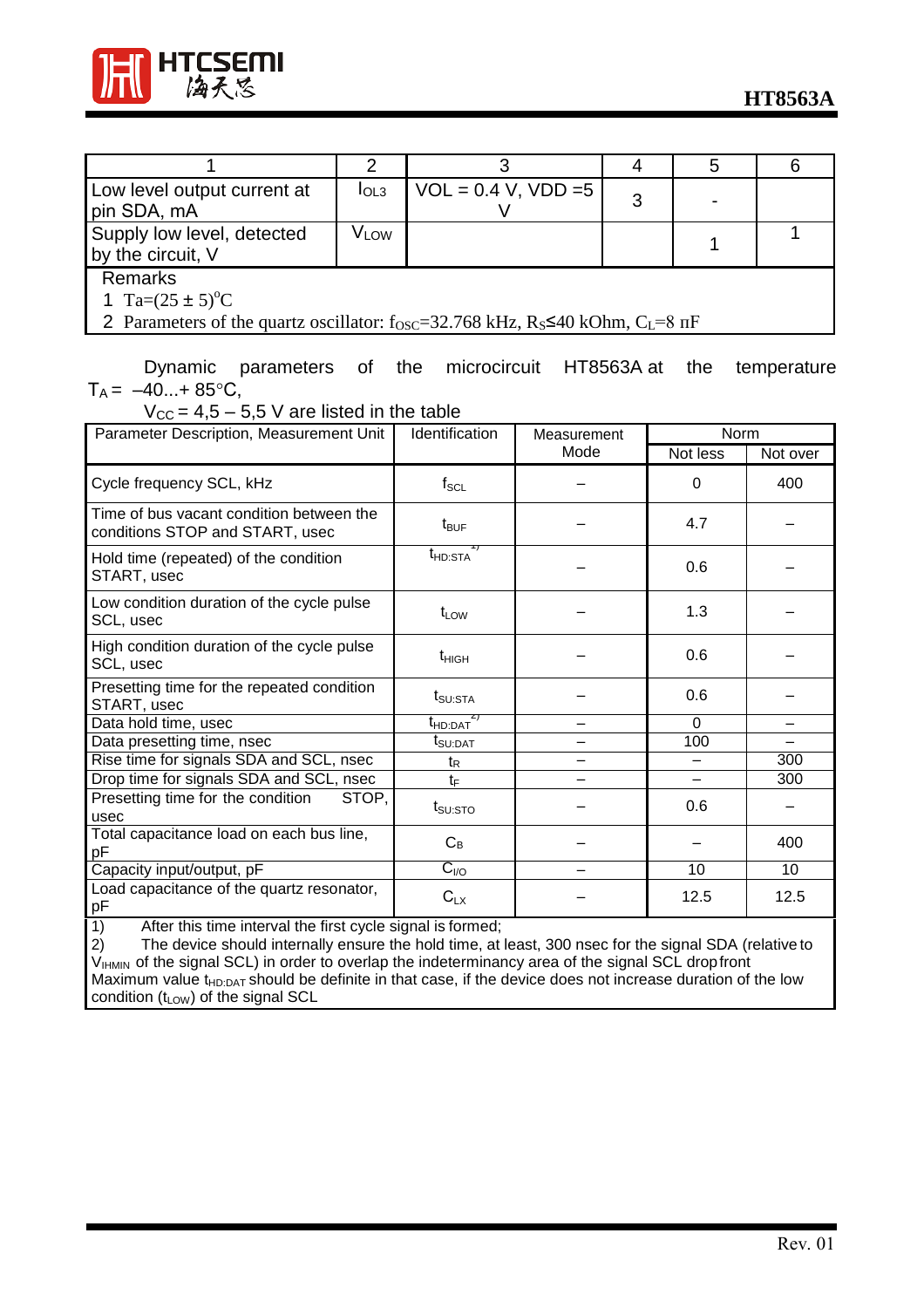

# **Timing diagramm**



#### **HT8563A Operation description**

HT8563A operates as the «slave» device on the serial bus. For access to it expedient to set the condition START and transfer after the register address the device identification code.The next registers can be address in series till the condition STOP is preset. With  $V_{CC}$  below 1.8 V, access granting to the device by the serial interface is not guaranteed. The current time is counted with the supply voltage  $1 \div 5.5$  V. When the supply level becomes lower, than 1V, the bit VL=1 is formed, signaling, that the information about the current time may be incorrect.

#### **Description of Signals**

 $V_{DD}$ – connection of the constant supply.  $V_{DD}$  – input from +1 till +5 V. With supply  $\lt$ 1.8 V access to the interface circuit is not guaranteed.

INT – interruption output. Interruption condition is formed with coincidence of the current time with the alarm settings, or with attainment of the condition "0" of the timer countdown. Interruption, formed from the alarm, forms the continous signal, and from the timer can be both continous and pulse one.

SCL (Input of serial synchrosignal) – SCL is used for synchronization of the dasta transfer by the serial interface.

SDA (Input/Output of serial data) – SDA is input/output for the double wire serial interface. Output SDA is the open drain, for which the external load resistor is required to be connected.

CLKOUT (Former output of the orthogonal signal) – For output activation the bit FE is preset to "1". CLKOUT generates the orthogonal signal of four different frequencies (1 Hz, 32 Hz, 1 kHz, 32 kHz). Output CLKOUT is essentially the open drain, for which the external load resistor is required to be connected.

OSCI, OSCO – connection of the standard quartz resonator for the frequency 32.768 kHz. Capacitance load of the internal oscillator for the quartz resonator is equal to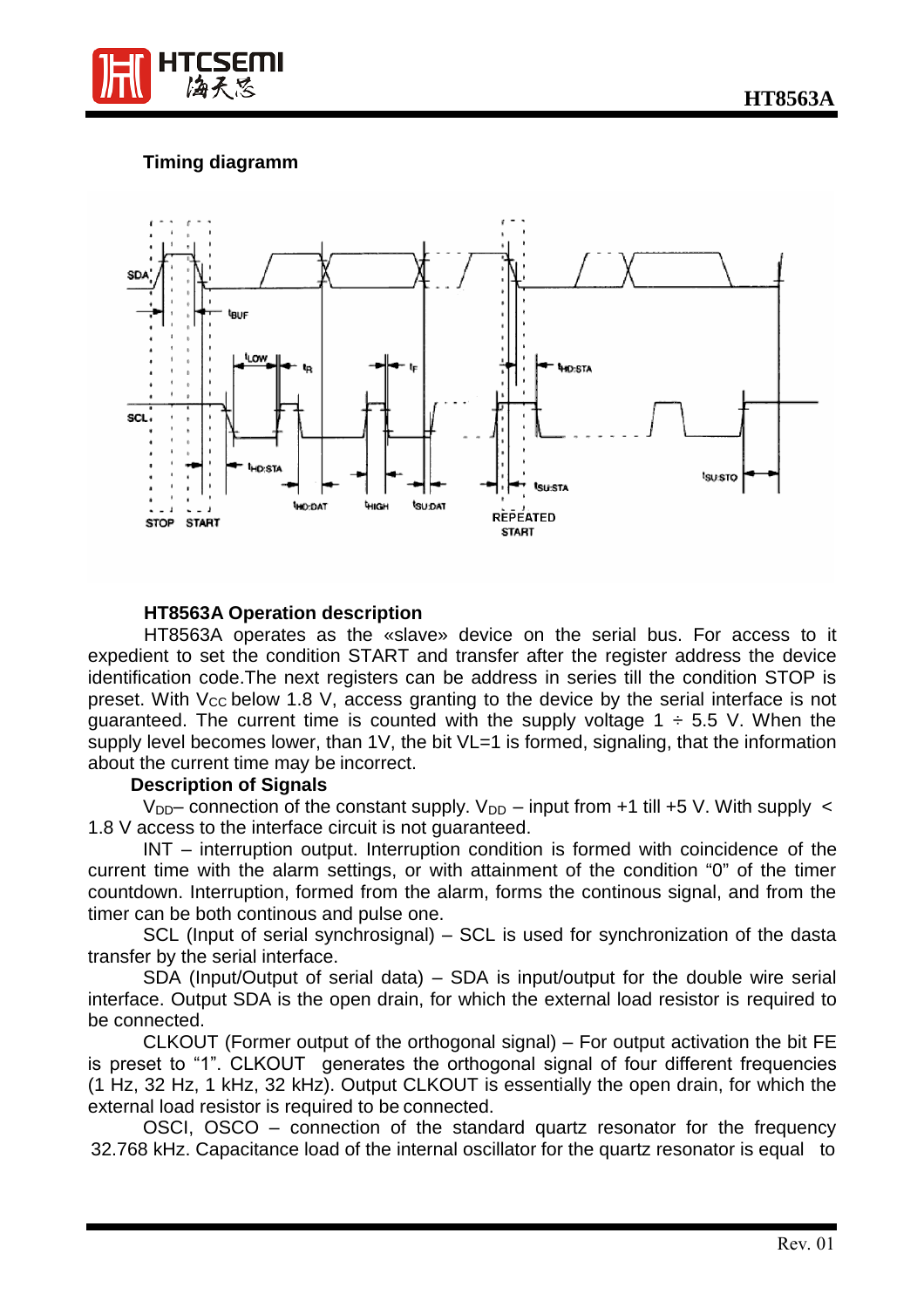

12 pF. HT8563A can operate from the external oscillator with the frequency 32.768 kHz. With this configuration the output OSCI is connected to the signal external oscillator, and OSCO is left unconnected.

#### **Watch and Calendar**

Acquisition of information on time and date is performed by means of reading the appropriate register bytes. Presetting and time and calendar initialization is performed by means of the appropriate bytes. Information, contained in the time, calendar and alarm registers, is essentially the binary-decimal code. Bit 7 of register 2 is essentially the indication bit of the supply level decrease.  $\leq$  1V (VL). When this bit = "1", this signifies, that the supply voltage was below the norm, and the information on the current time may be unreliable.

When switching power supply on, all register bits are preset to "0", with the exception of bits FE, VL, TD1, TD0, TESTC and AE, which are preset to "1".

When applying the signal "START" on the double wire bus, the current time transfer occurs from the counters to the auxiliary set of registers. The data on time are read out from these auxiliary registers, while the watch continue to operate. This eliminates the necessity in the repeated reading in case of updating the basic registers in the access process.

| Address |                 | Data           |                 |                |                             |                          | Registers / Range    |                     |                             |           |
|---------|-----------------|----------------|-----------------|----------------|-----------------------------|--------------------------|----------------------|---------------------|-----------------------------|-----------|
|         | D7              | D <sub>6</sub> | D <sub>5</sub>  | D <sub>4</sub> | D <sub>3</sub>              | D <sub>2</sub>           | D <sub>1</sub>       | D <sub>0</sub>      |                             |           |
| 00H     | <b>TEST</b>     | $\mathbf 0$    | <b>STOP</b>     | 0              | <b>TEST</b><br>C            | $\mathbf 0$              | $\mathbf 0$          | $\Omega$            | Control 1                   |           |
| 01H     | $\mathbf 0$     | $\mathbf 0$    | $\mathbf 0$     | <b>TI/TP</b>   | AF                          | $\overline{\mathsf{TF}}$ | <b>AIE</b>           | TIE                 | Control 2                   |           |
| 02H     | VL              |                | Tens of seconds |                |                             |                          | Units of seconds     |                     | Seconds                     | $00 - 59$ |
| 03H     | X               |                | Tens of minutes |                |                             |                          | Units of minutes     |                     | <b>Minutes</b>              | $00 - 59$ |
| 04H     | X               | X              |                 | Tens of hours  |                             |                          | Units of hours       |                     | Hours                       | $00 - 23$ |
| 05H     | X               | X              |                 | Tens of date   | Units of date               |                          |                      | Dates               | $01 - 31$                   |           |
| O6H     | X               | X              | X               | X              | Day of week<br>$\mathsf{x}$ |                          | Day of week          | $0 - 6$             |                             |           |
| 07H     | $\mathsf{C}$    | X              | X               | 10 M.          | Units of month              |                          |                      | Century / month     | $0 - 1/01 -$<br>12          |           |
| 08H     |                 |                | Tens of years   |                | Units of years              |                          |                      | Year                | $00 - 99$                   |           |
| 09H     | AE              |                | Tens of minutes |                | Units of minutes            |                          |                      | Minutes of<br>alarm | $00 - 59$                   |           |
| 0AH     | <b>AE</b>       | X              |                 | Tens of hours  |                             |                          | Units of hours       |                     | Hours of alarm              | $00 - 23$ |
| 0BH     | <b>AE</b>       | X              |                 | Tens of date   | Units of date               |                          |                      | Date of alarm       | $01 - 31$                   |           |
| 0CH     | AE              | X              | X               | X              | Day of week<br>$\mathsf{x}$ |                          | Week day of<br>alarm | $0 - 6$             |                             |           |
| 0DH     | $\overline{FE}$ | X              | X               | X              | X                           | X                        | FD1                  | FD0                 | Control of<br><b>CLKOUT</b> |           |
| 0EH     | <b>TE</b>       | X              | X               | X              | X                           | X                        | TD <sub>1</sub>      | TD <sub>0</sub>     | Control of timer            |           |
| 0FH     | Value of timer  |                |                 |                |                             |                          | Timer                |                     |                             |           |

**Registers RTC HT8563A**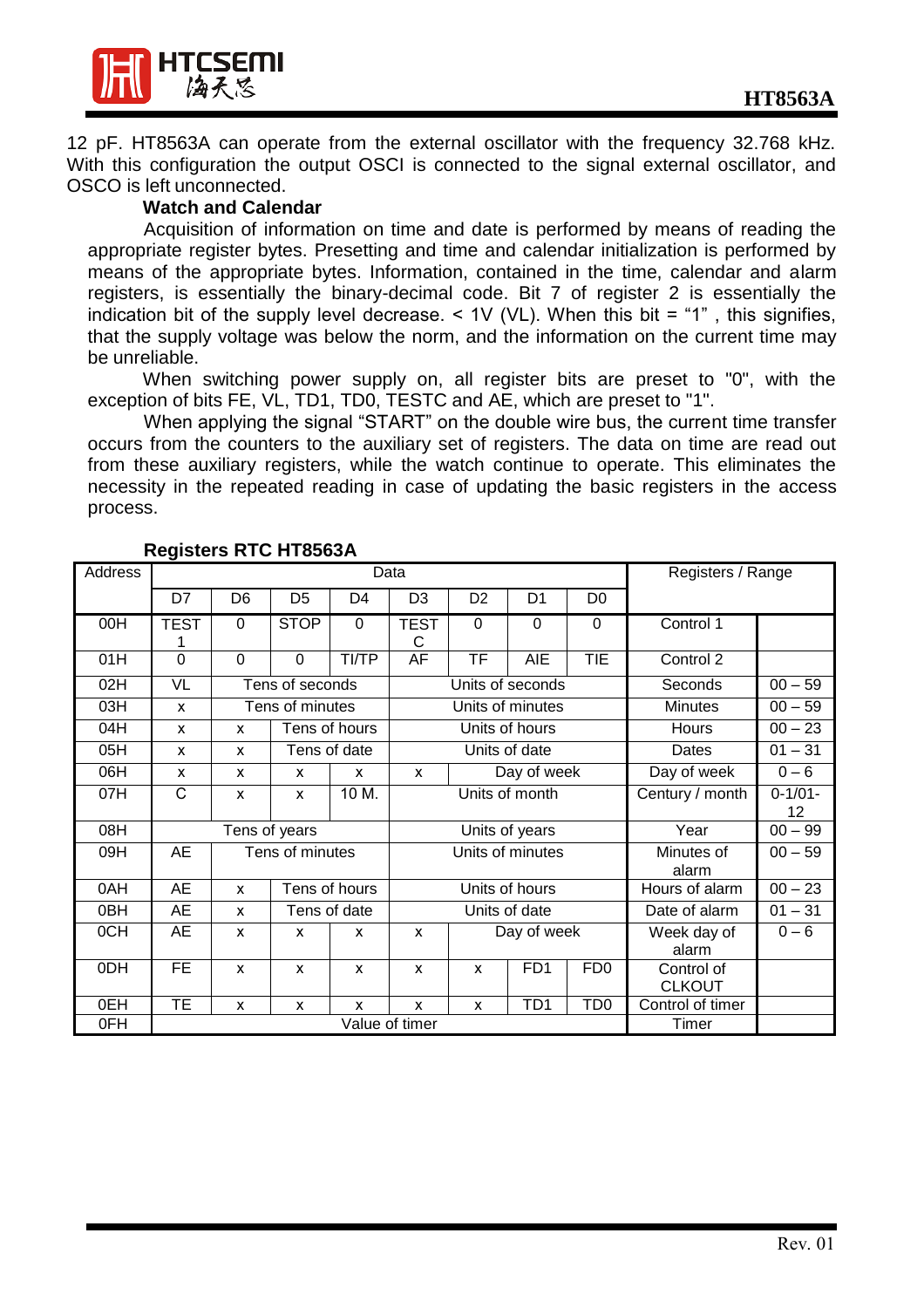

# **Control Registers**

Control Register 1

TEST1 (activation of test mode) – This bit, preset to logic "1", activates the test mode, with logic "0" normal functioning of the circuit.

STOP – This bit, preset to logic "1" in the test mode perform the zero setting of all dividers, with logic "0" – normal functioning of the circuit.

TESTC (activation of the test mode) – This bit, preset to logic "1", activates the test mode, with logic "0" normal functioning of the circuit.

Control Register 2

TI/TP (formation of the pulse interruption signal at output INT) – This bit, preset to logic "0", with appearance of the timer flag TF at output INT forms the constant interruption signal of the low level. The bit, preset to logic "1" at output INT, forms the interruption pulse signal (signal frequencies are listed in the table).

| <b>Timer Input Frequency</b><br>(Hz) | Period INT (sec).[1]   |        |  |
|--------------------------------------|------------------------|--------|--|
|                                      | $N = 1$ <sup>[2]</sup> | N > 1  |  |
| 4096                                 | 1/8192                 | 1/4096 |  |
| 64                                   | 1/128                  | 1/64   |  |
|                                      | 1/64                   | 1/64   |  |
| 1/60                                 | 1/64                   | 1/64   |  |

[1] TF and INT become active simultaneously.

[2]  $N -$  value, loaded to the timer register. Timer is stopped with  $N = 0$ .

AF (alarm flag) - bit, in logic "1" informs about interruption by actuation of the alarm, by means of software the bit AF can be reset only.

TF (timer flag) - bit, in logic "1" informs about interruption by actuation of the timer, by the software means the bit TF can be reset only.

AIE (activation of alarm) - bit, preset to logic "1", activates operation of the alarm.

TIE (activation of timer) - bit, preset to logic "1", activates operation of the alarm.

Control Register CLKOUT.

FE (output activation CLKOUT): This bit, preset to logic "1", activates output CLKOUT. Frequency of the output orthogonal signal is determined by the bits FD0 and FD1.

FD – bits determine the frequency of the output orthogonal signal, when output of the orthogonal signal is activated. The frequencies are listed in the table, which can be selected by bits FD.

| FD1 | FD <sub>0</sub> | <b>Frequency CLKOUT</b> |
|-----|-----------------|-------------------------|
|     |                 | 32.768 kHz              |
|     |                 | 8.192 kHz               |
|     |                 | 4.096 kHz               |
|     |                 | 1 Hz                    |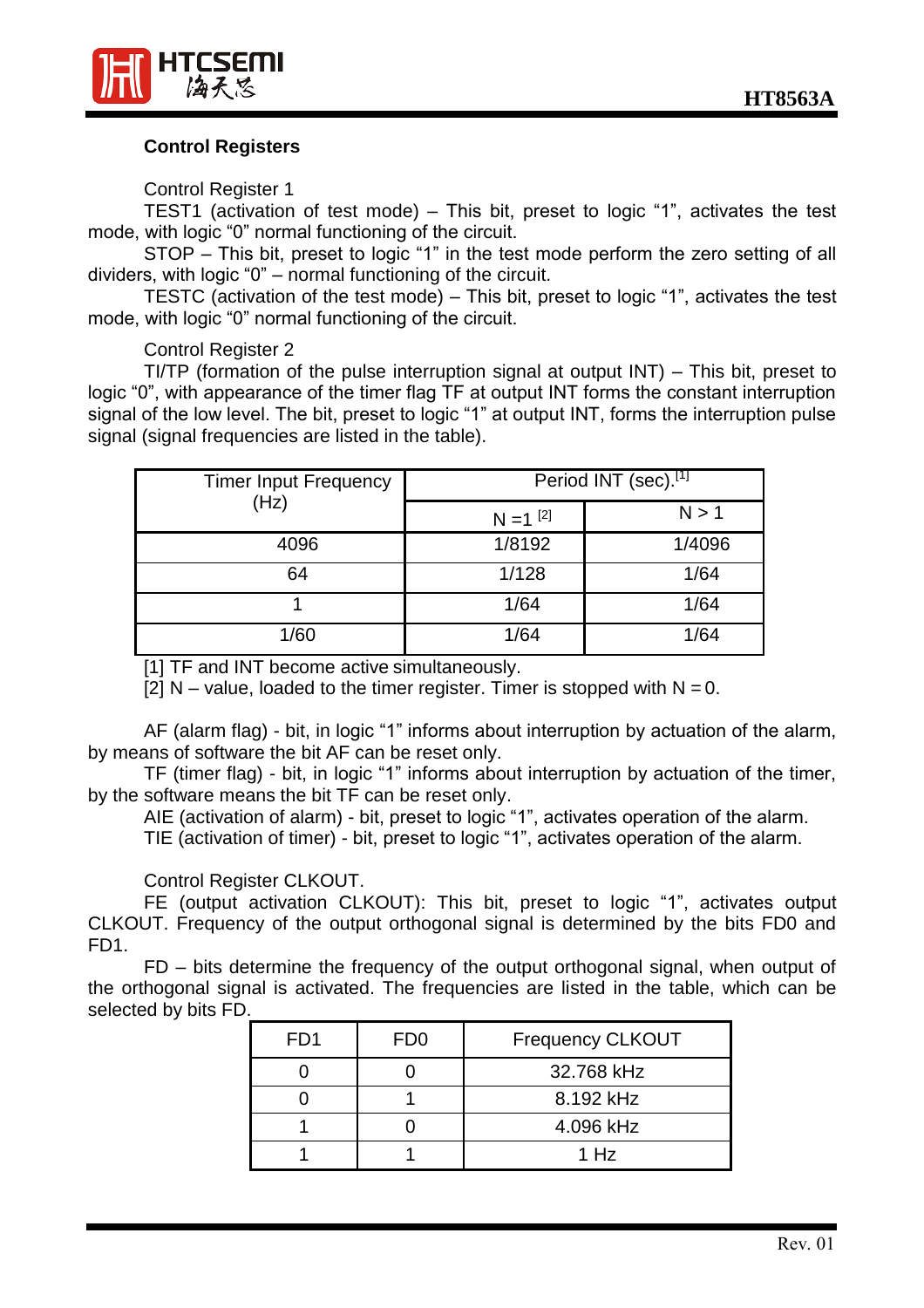

# Timer Control Register

TE (timer activation): This bit, preset to logic "1", activates the frequency application to the timer input from the oscillator. The signal frequency is determined by bits TD0 and TD1.

| TD1 | TD0 | <b>Timer Input Frequency</b> |
|-----|-----|------------------------------|
|     |     | 4096 Hz                      |
|     |     | 64 Hz                        |
|     |     | 1 Hz                         |
|     |     | $1/60$ Hz                    |

Double Wire Serial Data Bus

HT8563A supports the bi-directional double wire bus and the data transfer protocol. The bus can be controlled by the "master" device, which generates the cycle signal (SCL), controls access to the bus, generates the conditions START and STOP. Typical bus configuration with the double wire is indicated in the Figure.

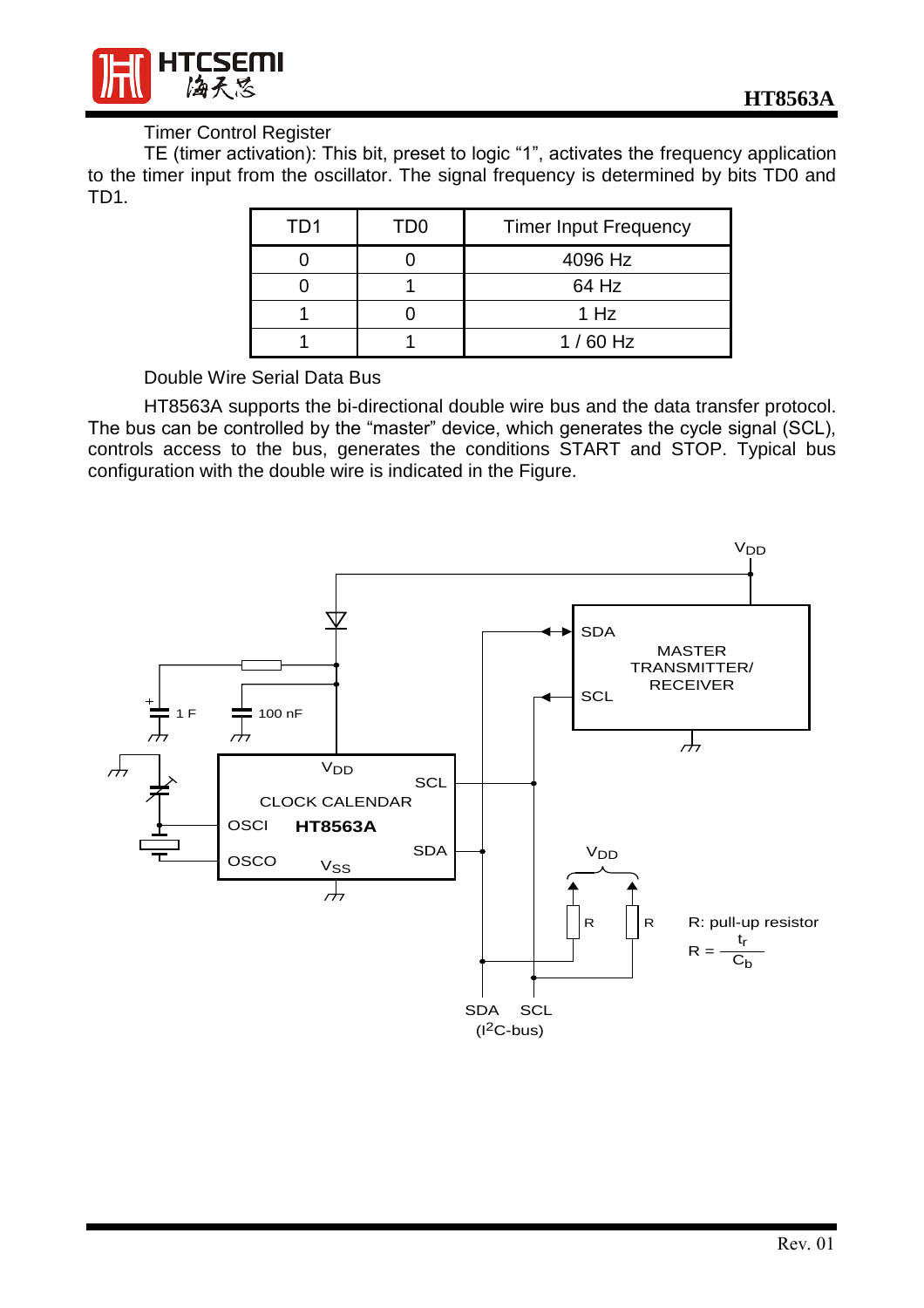

Data transfer can be started only when the bus is not busy. In the process of the data transfer, the data line should remain stable, while the cycle signal line is in the HIGH condition. Alterations of the data line conditions at that moment, when the cycle line is in the high condition, will be regarded as the control signals.

In compliance with this the following conditions are determined:

Bus is not busy: both lines of data and cycle signal are in the HIGH condition.

Data transfer start: Alteration of the data line condition during transition from HIGH to LOW, while the cycle line is in the HIGH condition, is determined as the status START.

Depending on the status of the bit *R* /*W* , two types of transfer are possible:

1. Data are transferred from the «master» transmiter to the «slave» receiver. The first byte, transferred by the «master» one, is the address of the «slave» one. Then follows sequence of the data bytes. The «slave» one returns the reception confirmation bits after each received byte. Order of the data transfer: the first one is the most senior digit (MSB).

2. Data are transferred from the «slave» transmiter to the «master» receiver. The first byte (address of «slave») is transferred to the «master» one. Then the «master» returns the confirmation bit. This follows after the «slave» one of the data sequence. The «master» one returns the reception confirmation bit after each received byte, with exception of the last byte. After reception of the last byte the reception confirmation bit does not return.

The «master» device generates all cycle pulse and the conditions START and STOP. Transmission completes with emergence of the condition STOP or the repeated emergence of the condition START. As the repeated condition START is the beginning of the next serial transmission, then the bus is not vacated. Data transfer order: the first one is the most senior digit (MSB).

HT8563A :

1. Mode of the «slave» receiver (writing mode of HT8563A): Serial data and cycles are received via SDA and SCL appropriately. After transfer of each byte the confirming bit is transferred. Conditions START and STOP are understood as the start and end of the serial transmission. Address recognition is performed by the hardware means after reception of the address of the «slave» one and the direction bit. The address byte is the first byte, received after emergence of the condition START, generated by the «master» one. Address byte contains seven address bits HT8563A, equal to 1010001, accompanied

by the direction bit ( *R* /*W* ), which is equal to 0 for writing. After reception and decoding the address HT8563A provides confirmation on the line SDA. After confirmation by HT8563A of the

«slave» address and the write bit, the «master» one transmits the register address of HT8563A. Thus, the register indicator will be set in HT8563A. Then the «master» one will start to transfer each data byte with the subsequent confirmation reception of each byte receipt. Upon completion of writing the «master» one will form the condition STOP, for termination of the data transfer.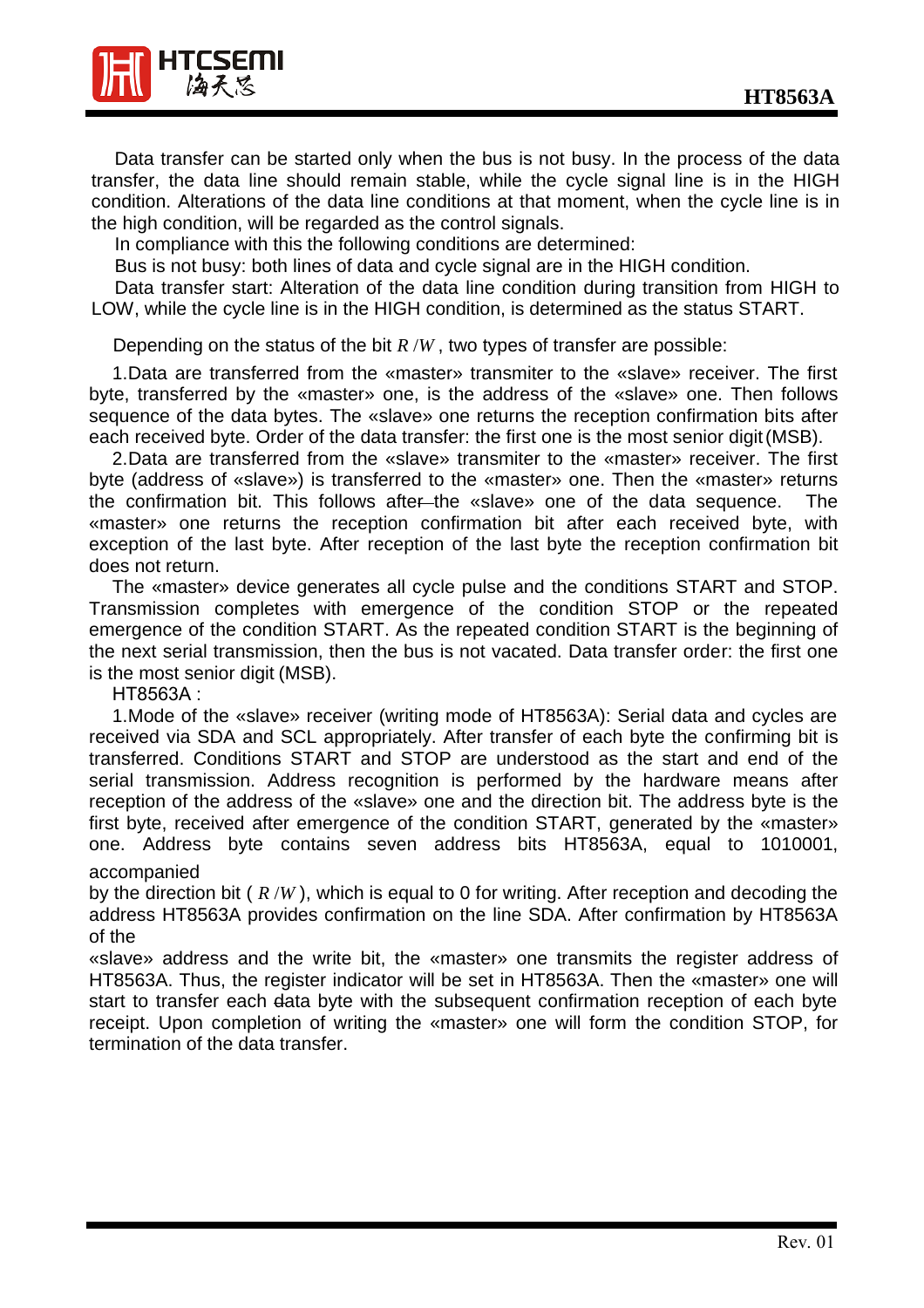

Data writing – mode of the receiver

2. Mode of the «slave» transmitter (read-out mode from HT8563A): The first byte is accepted and is processed as in the mode of the «slave» receiver. But in this mode the direction bit will indicate, that the transmission direction is altered. The serial data are transferred by HT8563A by means of SDA, the cycle pulses – by means of SCL. The statuses of START and STOP are recognized as the start and end of transmission in series. The address byte is the first byte, received after emergence of the status START, generated by the «slave» one. The address byte contains the seven address bits HT8563A, equal to 1010001, accompanied with the direction bit ( *R* /*W* ), which is equal to 1 for reading. After reception and decoding the address byte HT8563A accepts confirmation from the line SDA. Then HT8563A starts to transmit the data from the address, to which the register indicator indicates. If the register indicator is not written prior to initialization of the writing mode, then the first read address will be the last address, stored in the register indicator. HT8563A should transmit the bit of «nonconfirmation», in order to complete reading.

| <b>Pins Description</b>    |                       |                                            |
|----------------------------|-----------------------|--------------------------------------------|
| Microcircuit Pin<br>Number | <b>Identification</b> | Purpose of Pin                             |
| 01                         | <b>OSCI</b>           | Pin for connection of the quartz resonator |
| 02                         | <b>OSCO</b>           | Pin for connection of the quartz resonator |
| 03                         | <b>INT</b>            | Interruption output                        |
| 04                         | Vss                   | Common pin                                 |
| 05                         | <b>SDA</b>            | Input / Output of data                     |
| 06                         | <b>SCL</b>            | Synchrosignal input                        |
| 07                         | <b>CLKOUT</b>         | Frequency divider output                   |
| 08                         | V <sub>DD</sub>       | Supply source pin                          |

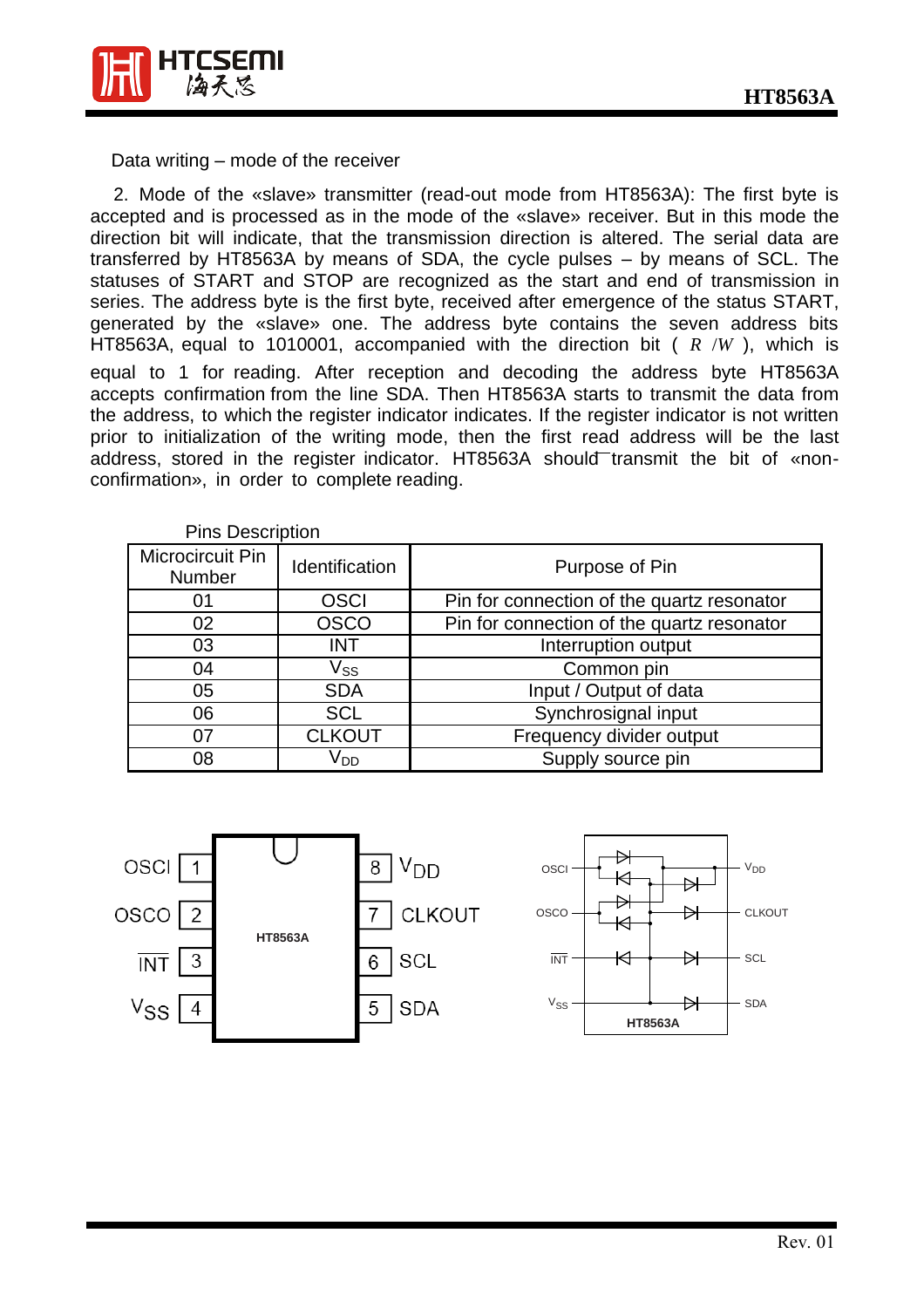

**HT8563A**